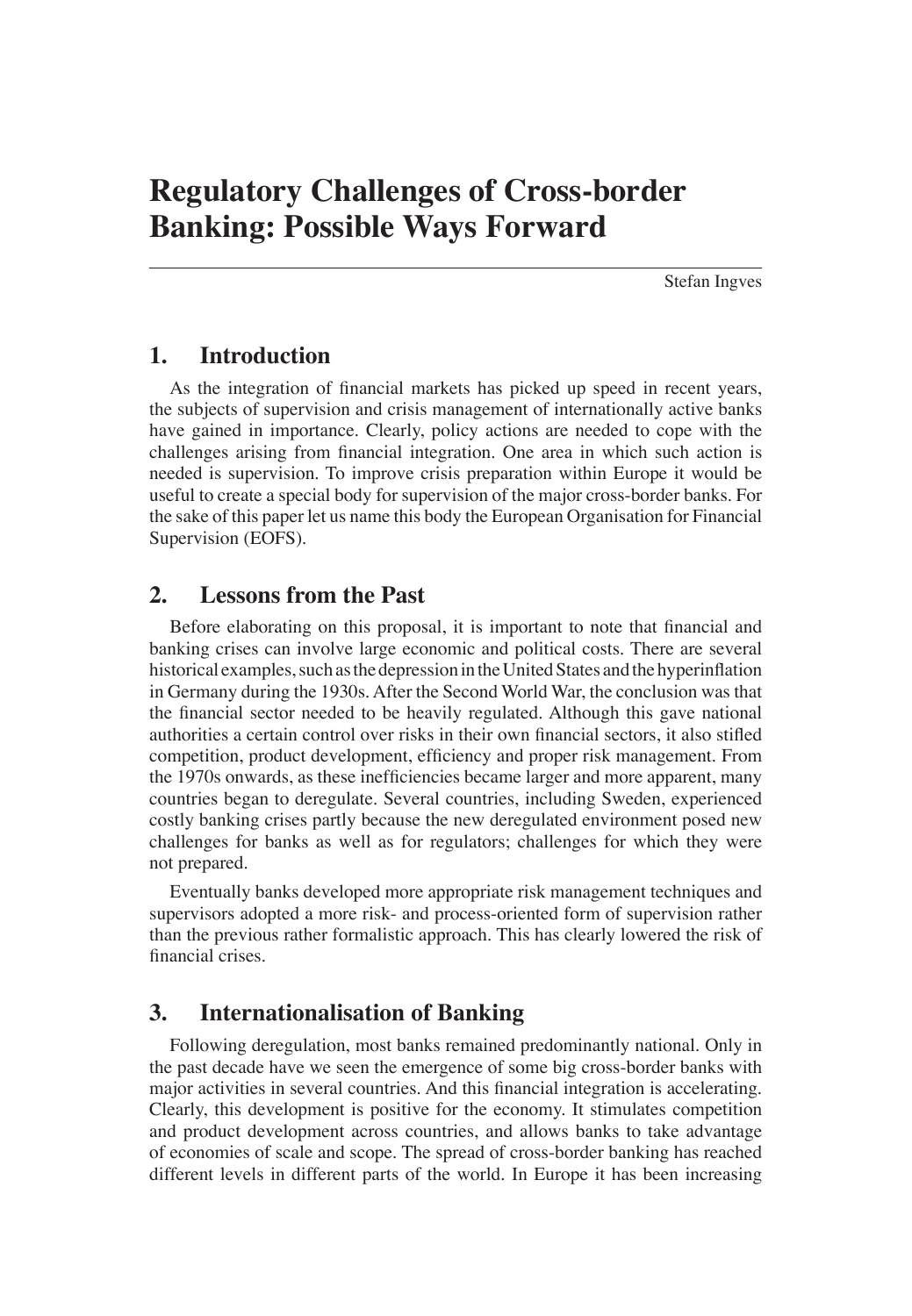rapidly in recent years, but there are also several active cross-border banking groups in the Pacific region.

This integration is not without challenges. In particular, supervision and crisis management arrangements have to be addressed before the next crisis erupts. A useful parallel is perhaps the most burning global issue: the problem of global warming and climate change. The challenges of financial integration share some of the same characteristics as the environmental problems facing us; in particular, the problem of negative externalities.

The impact of industry emissions on the environment is the classic example of what economists call negative externalities. If the market is left on its own, polluters will not bear the social costs of their pollution. The same reasoning can be applied to financial crises. A crisis that severely affects the functioning of the financial system will result in substantial costs across the economy. These losses in output go far beyond what financial firms can possibly take – or be willing to take – into account when conducting their day-to-day business activities.

With regard to both pollution and financial crises there are ways to manage negative externalities. Public intervention can be used to internalise the negative externalities. For industries polluting the environment, authorities can impose taxes or issue emission rights, for example, to compensate for the social cost of pollution. For banks and financial firms this is achieved by regulatory and supervisory measures, such as capital requirements and rules for the establishment and conduct of business, as well as provisions giving central banks the right to grant emergency liquidity assistance.

## **4. Many Stakeholders, but No Single Authority**

If the negative externalities can be contained within national borders, it is relatively straightforward to empower national authorities to act on both environmental problems and financial calamities. However, negative externalities are much more difficult to contain when they spread across national borders. To correct them requires some kind of supra-national organisation or some form of cross-border agreement.

For example, when banks become important in several countries, there may be a mismatch between the problems faced by, and the roles of, financial supervisors in different countries. Prevailing regulatory structures have very few supervision and crisis management arrangements that are designed to manage cross-border crises. Given that financial markets have become more integrated over time, the lack of adequate cross-border regulatory structures creates a number of challenges.

### **5. Challenges**

One challenge presented by cross-border banking is that it increases the interdependence between countries. In particular, problems in the banking system in one country are more likely to spill over to the other countries where the bank or group is active. This can be illustrated by one of the largest Swedish banks, Nordea.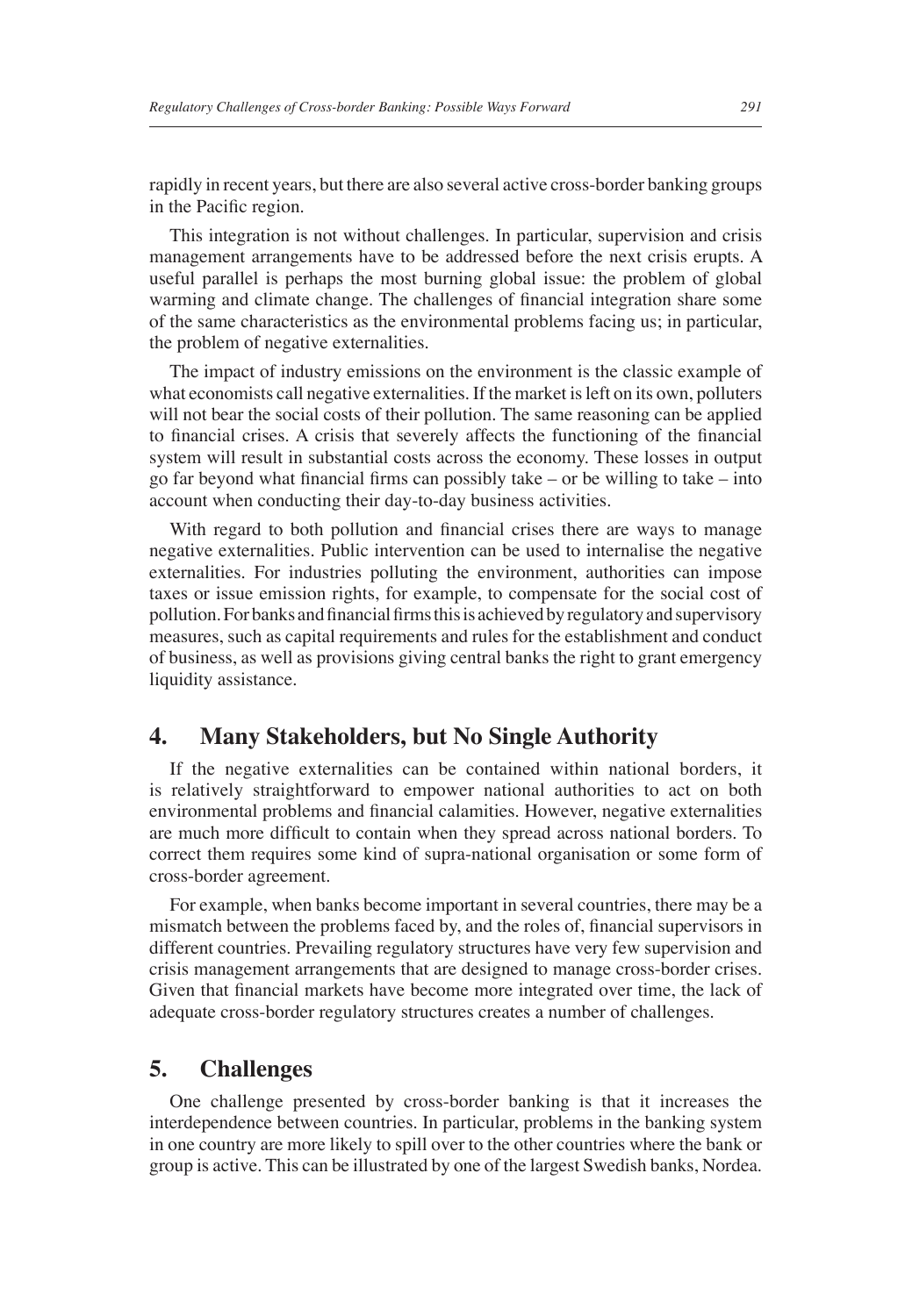It has substantial activities in four of the Nordic countries, and is a significant part of the financial system in all these countries. Therefore, any serious problem in Nordea will most likely affect all four countries.

A second challenge is that decisions and actions by national authorities are likely to have considerable implications for financial stability in foreign economies. This is of course particularly true in cases where foreign operations are run through branches, meaning that they are subject to foreign supervision. However, in Europe at least, the consolidating supervisor also has an increased influence on foreign subsidiaries, within the new capital regulation framework of Basel II. In the Nordea case – which is now a group with a subsidiary structure – the Swedish consolidating supervisor can influence the risk management of the group as a whole as well as the different subsidiaries. Nordea has now announced plans to convert its subsidiaries in the Nordic countries into branches. When, and if, this plan becomes a reality, Swedish authorities will have the full responsibility for supervising three foreign branch networks, all of which may be of systemic importance in the different host countries.

A third challenge is that the legal distinction between branches and subsidiaries is becoming blurred. Increasingly, banking groups are starting to organise themselves along business lines rather than along legal and national lines, concentrating various functions in different centres of competence. While there are several examples of this trend, Nordea is again an illustrative case to consider. To reap the benefits from economies of scale and scope, Nordea has chosen to concentrate certain functions, such as treasury operations, credit decision-making and risk management to specific centres of competence within the group. It is therefore questionable whether the different entities within the group really are self-contained, even if they are legally independent subsidiaries. With this structure, it is also less likely that the group as a whole can survive a failure of one of its entities. Hence, operationally and in economic terms, Nordea increasingly resembles a bank with a branch structure. A consequence is that the present regulatory structure may be less suited for efficient supervision and regulation of the group.

A fourth challenge is that the practicalities of supervision and crisis management are greatly complicated as the number of relevant authorities multiplies. In normal times, this means that the regulatory burden for financial firms rises. Also, the need for supervisory cooperation increases, which demands new supervisory procedures and the creation of common supervisory cultures. During financial crises, it is important to share information and to coordinate actions but it may be difficult to do this in an efficient manner because time is such a scarce commodity.

A fifth challenge is that conflicting national interests emerge as banks become truly cross-border. National authorities have a national mandate and are responsible to the national government or parliament. They are therefore unlikely to take into account the full extent of the effect of their actions on other countries. Different countries may also have different priorities in terms of resources for supervision and crisis management, or in terms of their regulatory structures. One reason may be that financial systems differ quite significantly between countries. Additionally, the use of public funds can never be completely ruled out when dealing with crises.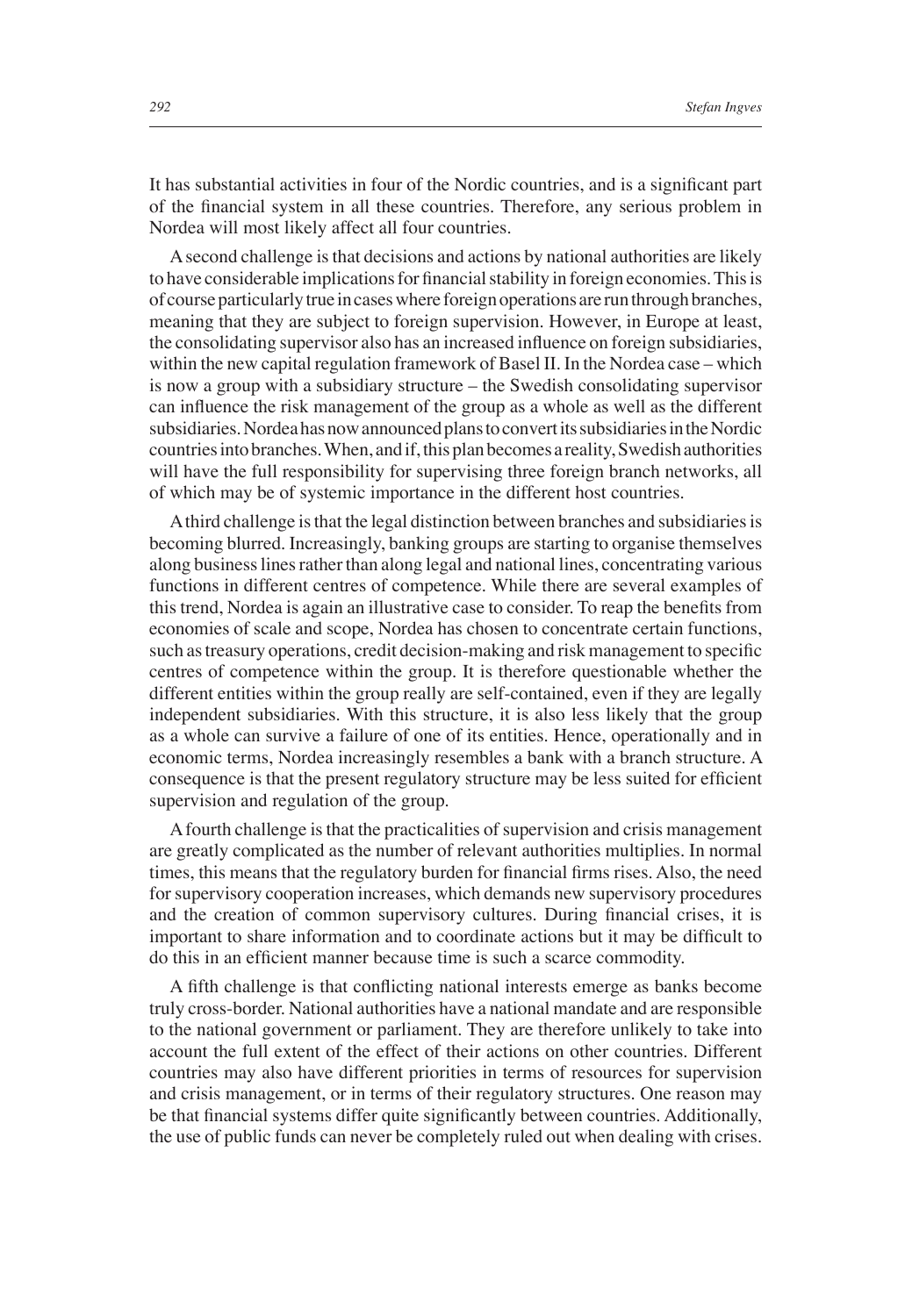In a cross-border context, serious conflicts of interest can arise when it comes to agreeing on how to share the potential burden of such interventions.

All these challenges have a common theme. Increasingly, national financial stability is becoming dependent on the activities of banks and authorities in foreign countries. Also, given the roles and responsibilities of these authorities, conflicts of interest are likely to occur. The typical illustration of this problem is a bank that is of limited size in the home country but has a systemically important branch network abroad. While a potential failure of the bank would not create any substantial disturbance in the home-country economy, the consequences for the host country could be destructive. The host country is likely to end up with the bulk of the bill for resolving any failure, so the willingness to conduct close supervision of the bank is substantial in the host country. However, the same cannot be said for the home country.

Financial integration also raises a number of practical issues. Do the current legal frameworks provide authorities with the necessary tools for supervising crossborder banking groups in an efficient way? And do the authorities themselves have arrangements in place to produce comprehensive assessments of the operations and the risks of these groups? Under the prevailing regulatory structures, I am afraid that the answer to both of these questions is likely to be no.

## **6. Policy Actions Are Needed**

To deal with the challenges outlined in the previous section, existing regulatory frameworks must be revised. We must find a way for countries to cooperate closely and establish mechanisms for coordination and conflict resolution.

#### **6.1 Motives for a coordinated financial supervision**

The analysis so far is uncontroversial both in terms of identifying the challenges raised by integration and of the need for action. However, it may be more difficult to reach agreement on how to proceed. A number of alternative solutions have been suggested. For example, proposals such as prohibiting foreign branches from doing business domestically or extending home-country responsibility have been discussed.

A more efficient solution is to gradually move towards the creation of a common international body with a mandate to conduct supervision of banks with substantial cross-border activities. The simple rationale is that the creation of such a body is the only way to fully manage conflicting national interests. Such a body would have several other benefits. A single authority supervising cross-border banking groups would increase the comprehensiveness and the effectiveness of supervision. For the firms subject to supervision, it could also mean that the regulatory burden would eventually be reduced considerably.

In a European context, the idea of a EOFS may at first glance seem too idealistic, and in some respects it is. It may be virtually impossible to make countries give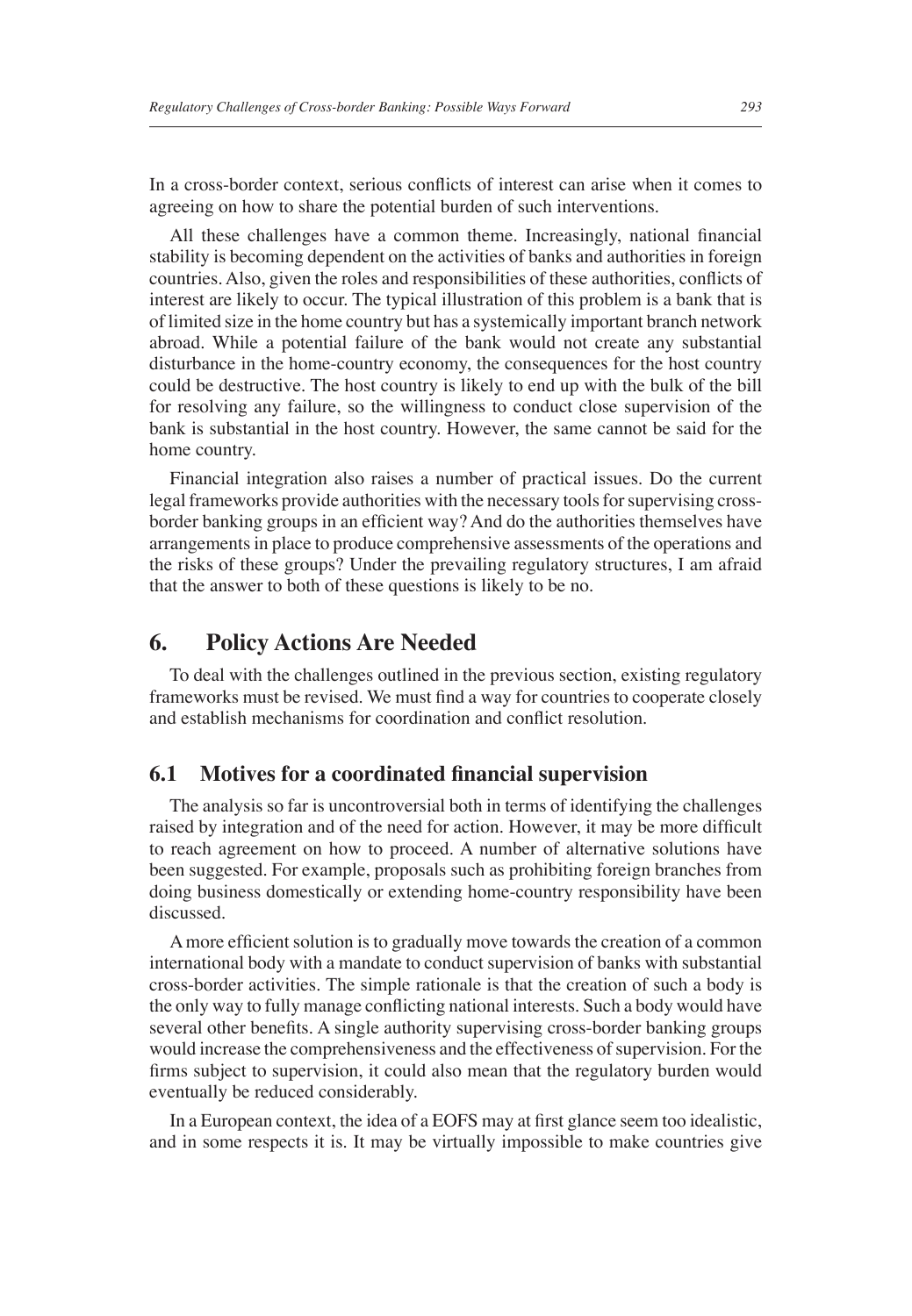up parts of their sovereignty to a supra-national authority. However, looking at this from a European perspective, there is hope. Within the European Union there is already a framework for supervisory and regulatory cooperation, based on the common legislative process in the form of European Union directives and regulations. Moreover, some institutional arrangements for supervisory cooperation are already in place, even if they do not have any legal powers. It may therefore be easier to make progress in Europe than elsewhere in the world. Still, even in Europe, it is not very likely that a fully fledged pan-European supervisor can be established in the near future. Therefore, the EOFS proposal should be seen as a gradual process rather than a fast-track to a European Financial Supervision Authority.

### **6.2 Institutional set-up and powers of EOFS**

Because the EOFS is a new creation, it is important to outline how it should work and what its institutional set-up should be. The mandate of the EOFS would be to undertake a form of supervision of the major cross-border banks at the European level. As the focus is strictly on prudential supervision, the supervisory tasks related to market conduct and consumer protection would remain with national supervisors.

Aligned with the EU principle of subsidiarity<sup>1</sup>, the supervisory duties of the EOFS should only include the banks with major cross-border activities. This would require a three-layered structure. The 8 000 or so European banks that mainly operate domestically would remain under the exclusive supervision of national authorities. The regionally oriented banks, active in a few countries, could use a structure similar to that of today, where supervisory colleges deepen cross-border cooperation. The limited number of truly pan-European banks would on the other hand be dealt with by the EOFS.

The initial tasks for the EOFS would be threefold: first, it should gather information about the banks and groups with significant cross-border activities; second, with the information acquired, unified risk assessments should be produced for the institutions subject to EOFS supervision; and third it should oversee the activities and risks of these institutions.

The EOFS should, at least at the outset, second staff from national supervisors and central banks. Initially the EOFS should probably have only limited powers, namely to collect information and undertake on-sight inspections together with national supervisors. All other powers, such as licensing activities, regulations, interventions and corrective actions would still remain the responsibility of national supervisors. Consequently, the EOFS would act alongside the national authorities in producing comprehensive risk analysis of the designated banking groups and providing advice on policy actions to the national authorities. In the event of conflicting interests between authorities, the EOFS could also act as a neutral mediator.

Further, the coordinated European supervision of banks and groups with significant cross-border activities would facilitate a more efficient management and resolution

<sup>1.</sup> Subsidiarity can be described as the principle that any public tasks or regulations should be handled at the lowest level of government, where it can be made to work efficiently.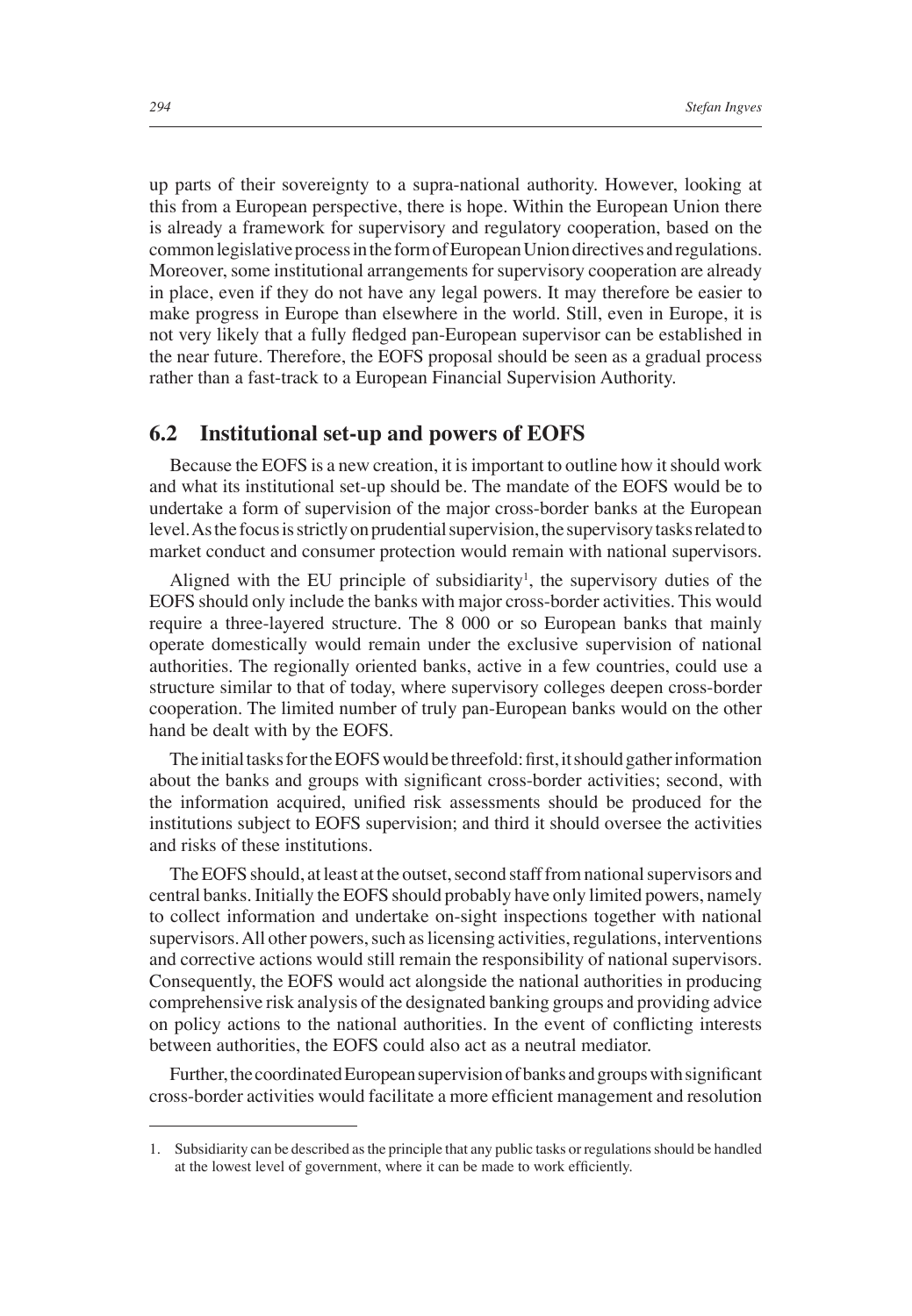of cross-border crises. It would be easier to reach a common assessment of the systemic importance as well as the solvency of the bank or group in question.

In this sense, the EOFS in its embryonic stage would function more like a nonregulatory central bank than a traditional supervisor. The EOFS would conduct macro-prudential oversight and act as an enlightened speaking partner for the supervisory authorities.

It is important for the EOFS to be a separate agency with an independent status. This is necessary not least because the EOFS would need a high level of operational independence and integrity to be successful. It is also important to achieve a necessary division of power. The EOFS should cooperate closely with other organisations but should be free from direct guidance and involvement from national authorities as well as from the European Commission and the European Central Bank (ECB). Therefore, it should be given the same independent status that the ECB has today. Also, with many other pan-European regulatory bodies already in existence, it should not be too hard to come up with appropriate financing arrangements.

If successful in its initial role, the tasks of the EOFS could be gradually extended by assuming additional supervisory powers for the truly cross-border banks. However, it would first have to prove its merits.

As long as the EOFS operates in addition to the national authorities, another layer of supervision will be added to the present structure. From an industry perspective this would imply a greater regulatory burden. However, hopefully this is something that authorities and banks can live with if overall supervision improves and if the proposal results in a lower regulatory burden in the future.

People acquainted with the present regulatory and institutional set-up within the EU may ask if a version of the EOFS does not already exist, considering the present consolidated supervisory model and the role of the Committee of European Banking Supervisors (CEBS). However, even if both of these functions have their obvious merits, they do not quite satisfy the same needs. The mandate of the CEBS is to promote harmonisation of regulatory frameworks and not to conduct ordinary supervisory work. Even if the consolidated supervisor has group responsibility, it is an undeniable fact that the authority answers to the home-country constituents. Thus, the EOFS would contribute important functions in addition to the present regulatory structure within the EU. The EOFS should be an institution with real resources and not a 'talk shop' primarily designed to build consensus.

## **7. Conclusions**

To summarise, it is apparent that during the past decade, the banking sector has become increasingly active across borders. This rather new form of financial integration is clearly positive. It enhances competition and stimulates economic growth. However, the development also raises challenges for the regulatory community. The answer to these challenges should not be increased protectionism. Instead, it is necessary to find new forms of cooperation and supervision that allow